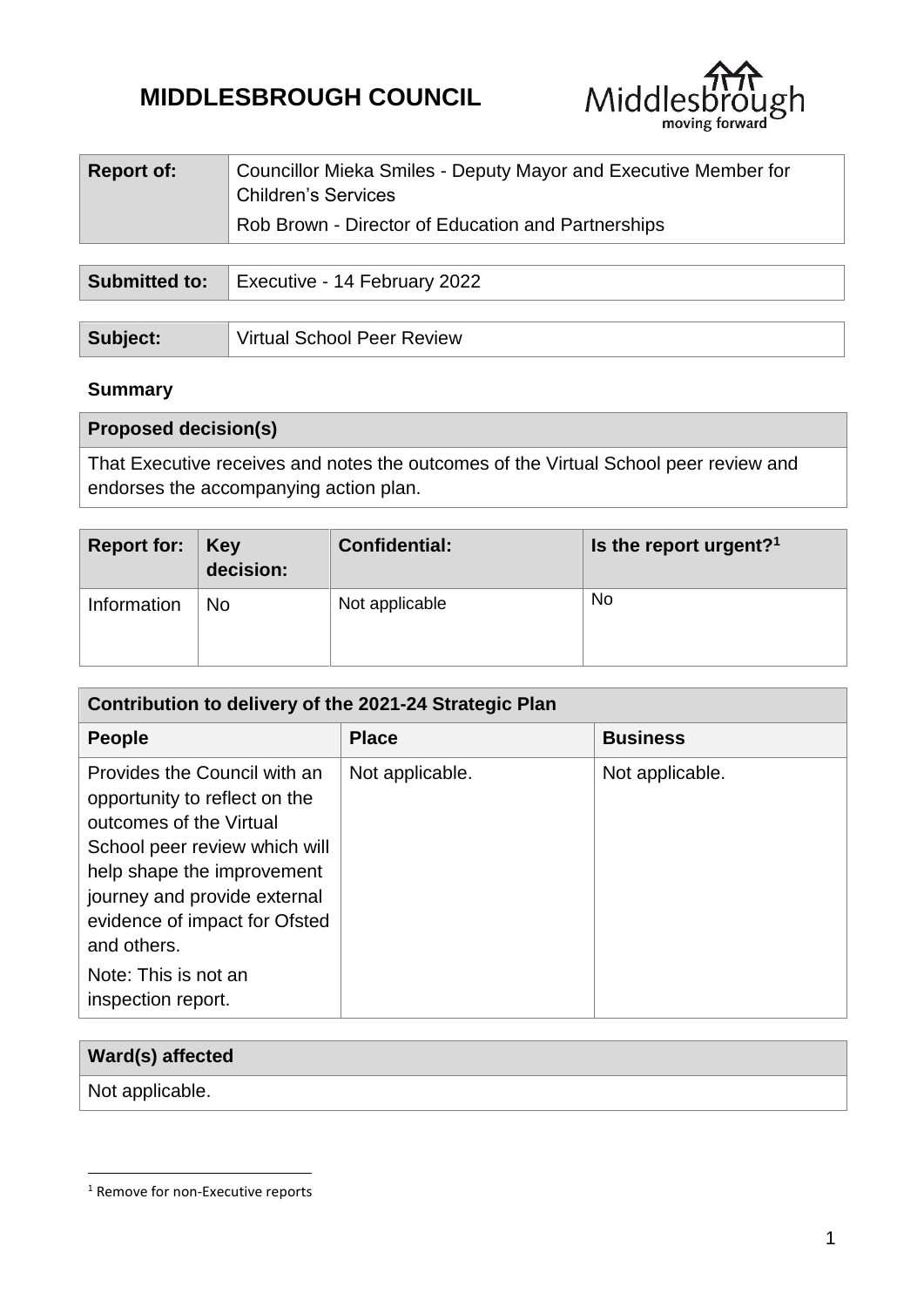### **What is the purpose of this report?**

- 1. The purpose of this report is to advise Executive that Children's Services has received the Virtual School peer review report from the National Association of Virtual School Heads (NAVSH). Children's Services would like Executive to note the findings of the Virtual School peer review report and endorse the accompanying action plan. This is not an inspection report however the learning still remains valuable and supports the broader improvement journey.
- 2. The Virtual School is composed of a small team of officers that sits within Children's Services as part of the Education and Partnerships Directorate. The team is managed by the Virtual School Head which is a statutory post within all Local Authorities. The purpose of the Virtual School is to champion and prioritise the educational provision for looked after children. This means that staff work in partnership with schools, carers, Social Care and a wide range of other stakeholders to ensure that looked after children receive the best and most appropriate education possible.

#### **Why does this report require a Member decision?**

3. Given that NAVSH peer reviews involve external consideration of the Council's processes and procedures with regard to the support offered to looked after children, it is appropriate that Executive endorsement is sought prior to the report being published.

## **Report Background**

- 3. A system of peer review has been developed by the National Association of Virtual School Heads (NAVSH) to help Virtual Schools improve and develop. The Council is keen to regularly access such support to independently assess its position in relation to services provided to support children. The Peer Review of Middlesbrough VS took place on 21<sup>st</sup> and 22<sup>nd</sup> September 2021 and the final report was made available in October 2021.
- 4. As part of regular engagement with NAVSH, and in line with the Council's commitment to ensuring the sector-led improvement opportunities provided by NAVSH are used to their full potential, Children's Services commissioned NAVSH to undertake a peer review of the Virtual School. This was the first such review NAVSH has carried out in Middlesbrough.
- 5. NAVSH assessed the Council against four core themes:
	- How well does the Middlesbrough Virtual School and the Local Authority work with external partners, specifically schools, to improve outcomes for children in their care?
	- How effective is the PEP process and are the current monitoring systems effective?
	- What steps have been taken to ensure the Virtual School Head and the Virtual School champion all children with a social worker: How strong is partnership working between the Virtual School and Children's Social Care in Middlesbrough
	- Are the Virtual School's current arrangements for tracking, monitoring and supporting children who have been excluded, are without a school place or are on part-time tables effective in ensuring these children are accessing appropriate and quality education?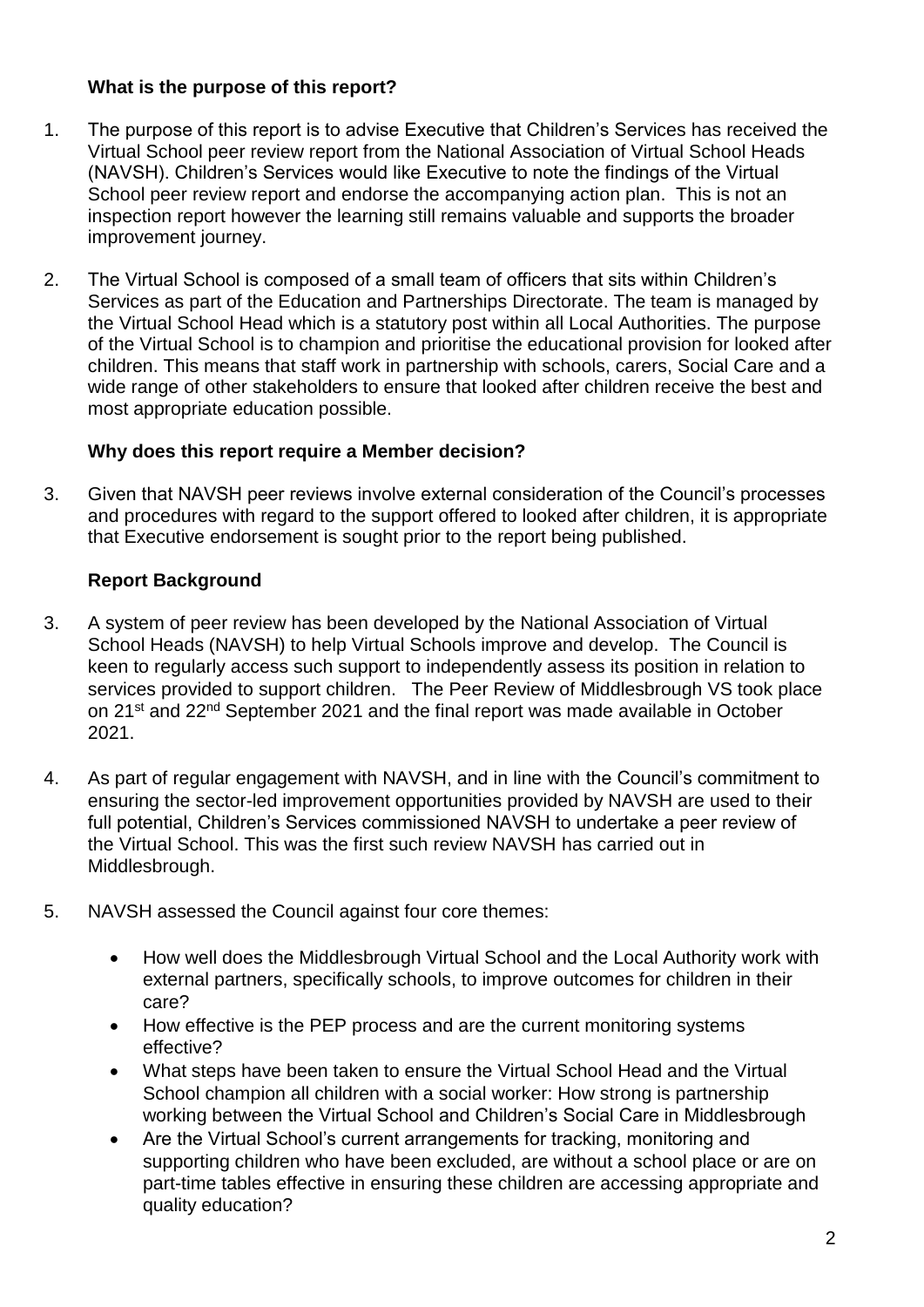6. In line with the Council's commitment to transparent and honest engagement, the findings of the review will be published if approved and endorsed by Executive.

## **What decision(s) are being asked for?**

7. That Executive receives and notes the outcomes of the Virtual School peer review and endorses the accompanying action plan.

## **Why is this being recommended?**

8. The peer review allowed Children's Services to utilise the NAVSH resource and provided an opportunity to gather views from a range of experienced Virtual School Heads from Local Authorities in other parts of the country. The resulting report allows officers to reflect on the strengths of the current provision and helps identify areas for development. The areas for development can be considered within an improvement action plan, which will help guide Virtual School officers and provide a clear framework for monitoring their progress and holding them to account. This is turn will lead to an improved service and enhanced offer to schools and our looked after children.

#### **Other potential decisions and why these have not been recommended**

9. The Council could choose not to endorse the action plan. This option is not recommended because Children's Services is keen to build on the strengths of the Virtual School, and to encourage it to improve and develop alongside all aspects of the services we provide for children. Not endorsing the action plan may slow the speed of improvement or may prevent the Virtual School from deriving maximum benefit from the peer review process. This in turn may lead to a less effective service being provided for looked after children.

#### **Impact(s) of recommended decision(s)**

#### *Legal*

10. There are no legal implications arising from the recommendations in this report.

#### *Financial*

11. The cost of the review was £2500. This cost was borne by the Virtual School and no additional funding is sought.

#### *Policy Framework*

12. No impact on the Policy Framework.

#### *Equality and Diversity*

13. Not applicable.

#### *Risk*

14. Commissioning a peer review is not directly relevant to risk management, however findings may identify new risks or suggest some current risks should be reassessed if the